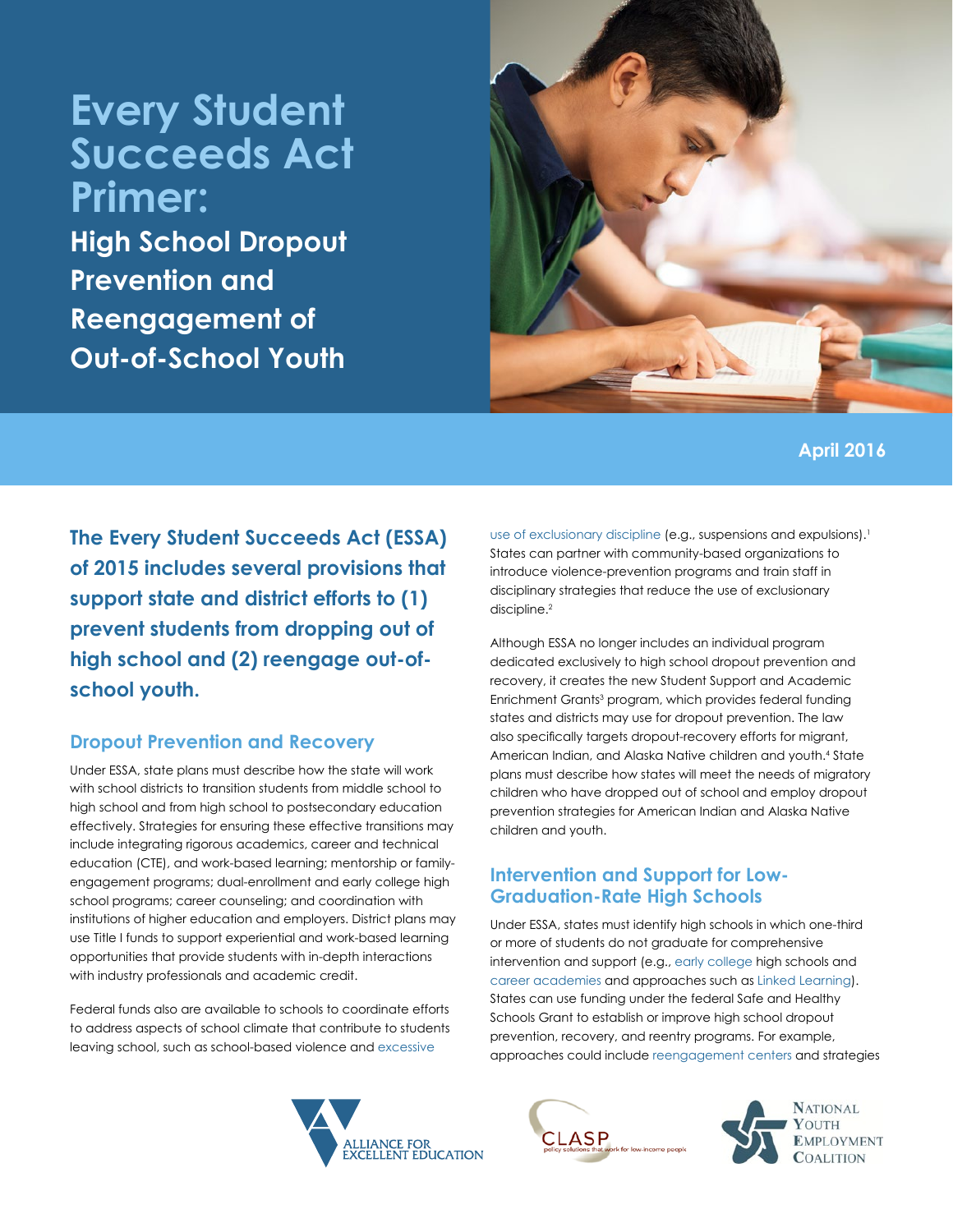focused on [reducing racial gaps](http://www.clasp.org/resources-and-publications/publication-1/PromiseOfEducation_final.pdf) in high school graduation rates. Districts also can partner with their local workforce development boards to implement education and employment interventions focused on dropout recovery for out-of-school youth through the 2014 [Workforce Innovation and Opportunity Act \(WIOA\).](http://www.nawb.org/wioa_resources.asp)

# **Charter School Support**

Under ESSA's Grants to Support High-Quality Charter Schools program, states receive federal funding for charter schools. In awarding these grants to schools, states must prioritize charter schools that serve "at-risk" students through activities such as dropout prevention, dropout recovery, or comprehensive career counseling services. States also must prioritize proposals for high-quality charter schools that focus on dropout recovery and academic reentry.

# **Students with Disabilities**

[For young people with disabilities, who are more than twice](http://www.pacer.org/parent/dropout-prevention/)  [as likely to drop out of high school as peers without disabilities,](http://www.pacer.org/parent/dropout-prevention/) school districts may leverage their efforts under ESSA with related efforts under [WIOA](http://www.clasp.org/issues/postsecondary/wioa-game-plan-webinar-series) to support students' successful transitions to postsecondary education and the workforce. For instance, school districts may partner with authorized recipients of funds under the [Rehabilitation Act within WIOA,](https://askjan.org/links/rehablinks.htm) and these authorized recipients must devote 15 percent of their federal vocational rehabilitation resources to pre-employment transition services for in-school youth with disabilities.



#### **Prevention and Intervention Programs for Neglected, Delinquent, or At-Risk Children and Youth (Title I, Part D)**

ESSA maintains Title I, Part D, of the No Child Left Behind Act, the previous authorization of the Elementary and Secondary Education Act. This section of ESSA includes the following provisions to address the needs of "neglected, delinquent, or at-risk children and youth":

- **• Reenrollment of court-involved youth:** State plans must provide assurances that the state educational agency (SEA) has established procedures to ensure students placed in the juvenile justice system reenroll in secondary school or in a reentry program that best meets the needs of the individual student. This may include the transfer of credits that such students earn during placement in the juvenile justice system and opportunities for such students to participate in credit-bearing course work while in secondary school, postsecondary education, or CTE programming.
- **• Delivery of evidence-based interventions:** States receiving funds under Title I, Part D, must describe how the SEA will, to the extent feasible, note when a youth comes into contact with both the child welfare and juvenile justice systems. Funds may be used to provide services and evidence-based interventions designed to keep such youth in school. Such evidence-based interventions could include coordination with probation officers to eliminate unnecessary absences from school or family therapy models such as [Family](https://depts.washington.edu/pbhjp/projects-programs/page/mst-family-integrated-transitions-fit)  [Integrated Transitions.](https://depts.washington.edu/pbhjp/projects-programs/page/mst-family-integrated-transitions-fit)
- **Support for Native students:** States may use federal funding to support projects that facilitate the transition of children and youth between state-operated juvenile justice institutions, or institutions in the state operated by the U.S. Secretary of the Interior, and schools served by local educational agencies (LEAs) or schools operated or funded by the Bureau of Indian Education.

# **Youth in Foster Care**

States must provide assurances that each LEA will collaborate with the local child welfare agency to designate a point of contact and develop and implement clear written procedures governing the arrangement and funding of transportation to allow youth in foster care to remain enrolled in their "school of origin." Guidance from the U.S. Department of Education defines "school of origin" as "the school that the child or youth attended when permanently housed or the school in which the child or youth was last enrolled."